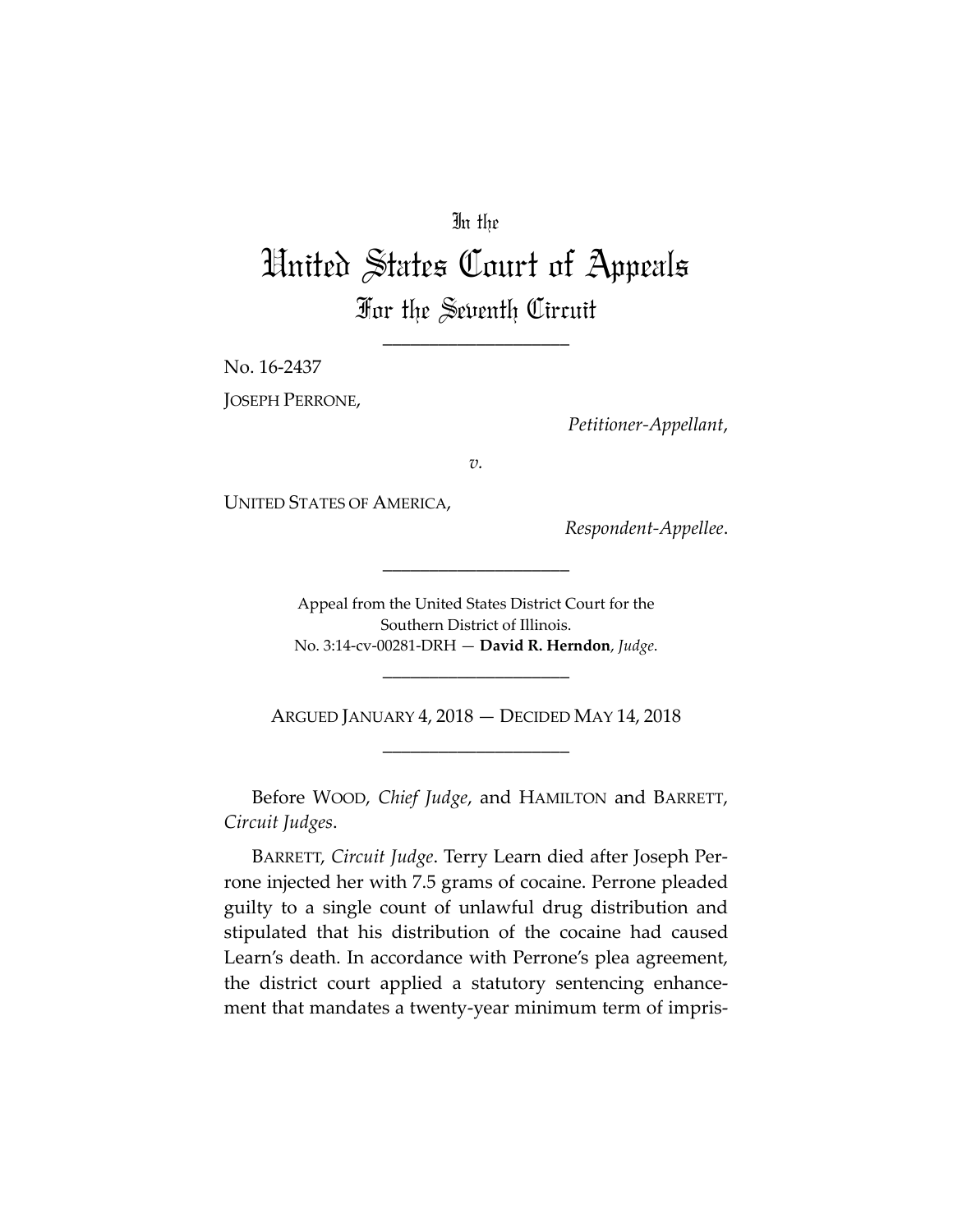onment if unlawful drug distribution results in death. The Supreme Court has since clarified that this provision requires a defendant's drugs to be a but-for cause of the death, not merely a contributing cause. Perrone filed a petition for relief under 28 U.S.C. § 2255 on the ground that the Court's narrowed interpretation of the enhancement reveals that he is actually innocent of causing Learn's death. In addition, he asserts that his counsel was ineffective for failing to advise him of a Seventh Circuit case decided on the day before his sentencing that interpreted the "death results" enhancement the same way that the Court ultimately did. He claims that if he had known that the enhancement required the government to show that his cocaine was the but-for cause of Learn's death, he would have sought to withdraw his plea. The district court denied Perrone's petition, and we affirm its judgment.

# **I.**

At approximately 4 a.m. on April 17, 2008, Terry Learn and her coworker Madonna Narog went to Narog's hotel room, where they did heroin and cocaine for several hours. They left the hotel around 8 a.m. to purchase more cocaine, about fifty dollars' worth for Learn and twenty-five dollars' worth for Narog. They returned to the hotel and did cocaine until close to noon, when Learn left for her shift at Roxy's Night Club. Narog saw Learn again around 2 p.m., when Narog went to the club to pick up some money, and again at 8 p.m., when Narog was beginning her shift and Learn was ending hers.

After her shift, Learn met her boyfriend, Joseph Perrone, and went back to his home. According to Perrone, the two made a suicide pact. After watching Learn inject herself with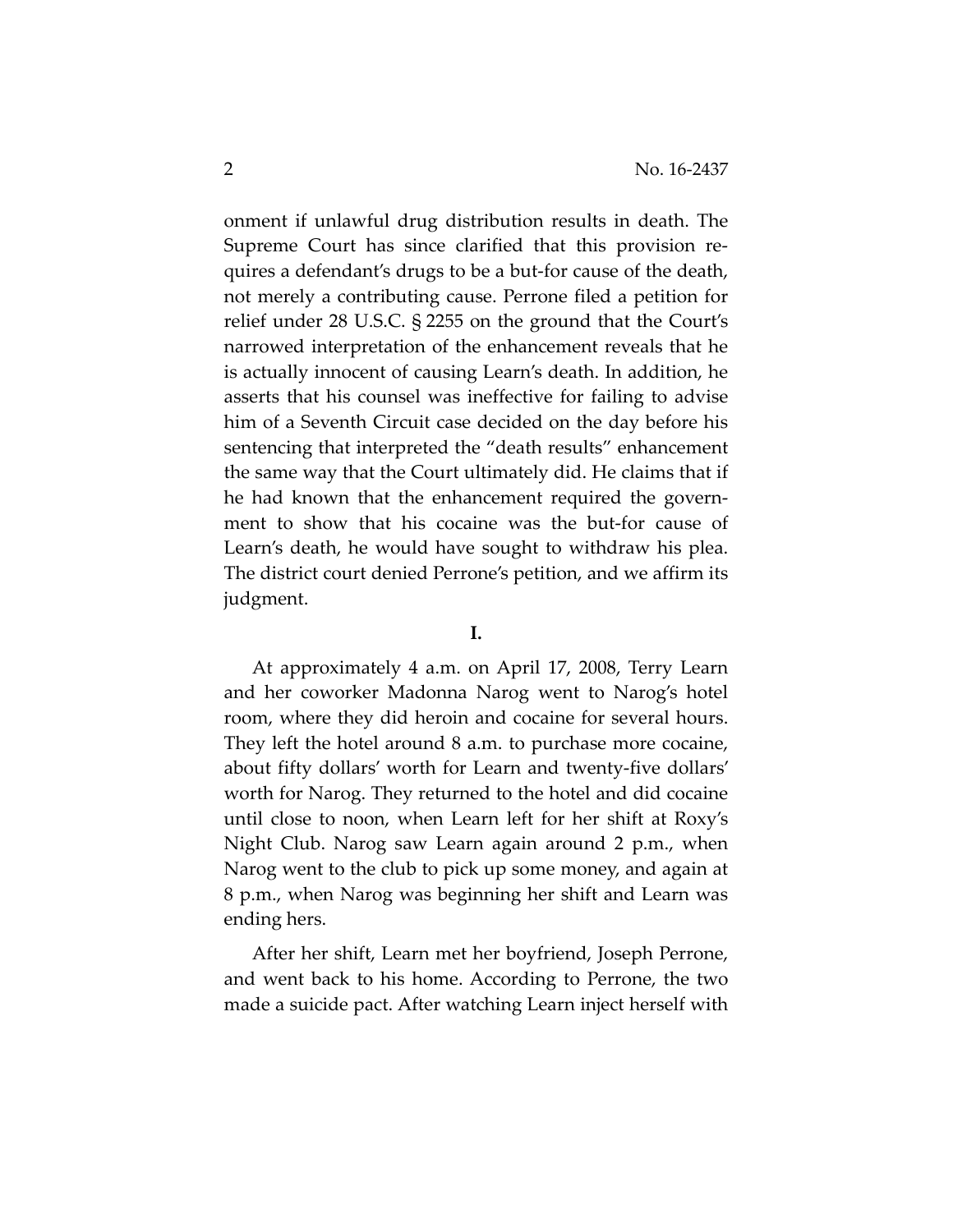a mixture of cocaine and water, Perrone told her that she had not taken enough to kill herself. He then prepared and injected 7.5 grams of cocaine into Learn. Perrone later told the police that Learn convulsed, fell to the floor, and died immediately after he injected her for the last time. He did not specify the time at which he administered the final injection, but he said that it happened on April 18<sup>th</sup>. It was therefore at least four hours after Narog saw Learn at the shift change and at least twelve hours after Narog last saw her do any drugs not distributed by Perrone.

Perrone moved Learn's body to her apartment. He wiped his fingerprints off the syringe and put it into Learn's hand. As he stipulated in his plea agreement, he aimed "to create the false impression that Terry Learn had died alone in her own residence." The body was not discovered until April 26<sup>th</sup>, when a concerned neighbor flagged down police to report that she had not seen Learn in several days. Police officers discovered Learn's body in her apartment. According to the coroner's report, the cause of death was "[c]ombined toxicity with cocaine, ethanol and opiates."

Several months later, Perrone was arrested on an unrelated firearms charge. He chose that time to confess to police that he had killed Learn, describing what he had done as "premeditated murder." During this interview, he told the police that he gave Learn one injection of an unspecified amount of cocaine; during a second interview a few weeks later, he said that he injected Learn with 7.5 grams of cocaine in three separate injections of 2.5 grams each.

The government obtained an indictment against Perrone for distributing a controlled substance in violation of 21 U.S.C. §§ 841(a)(1) and 841(b)(1)(C). The indictment specified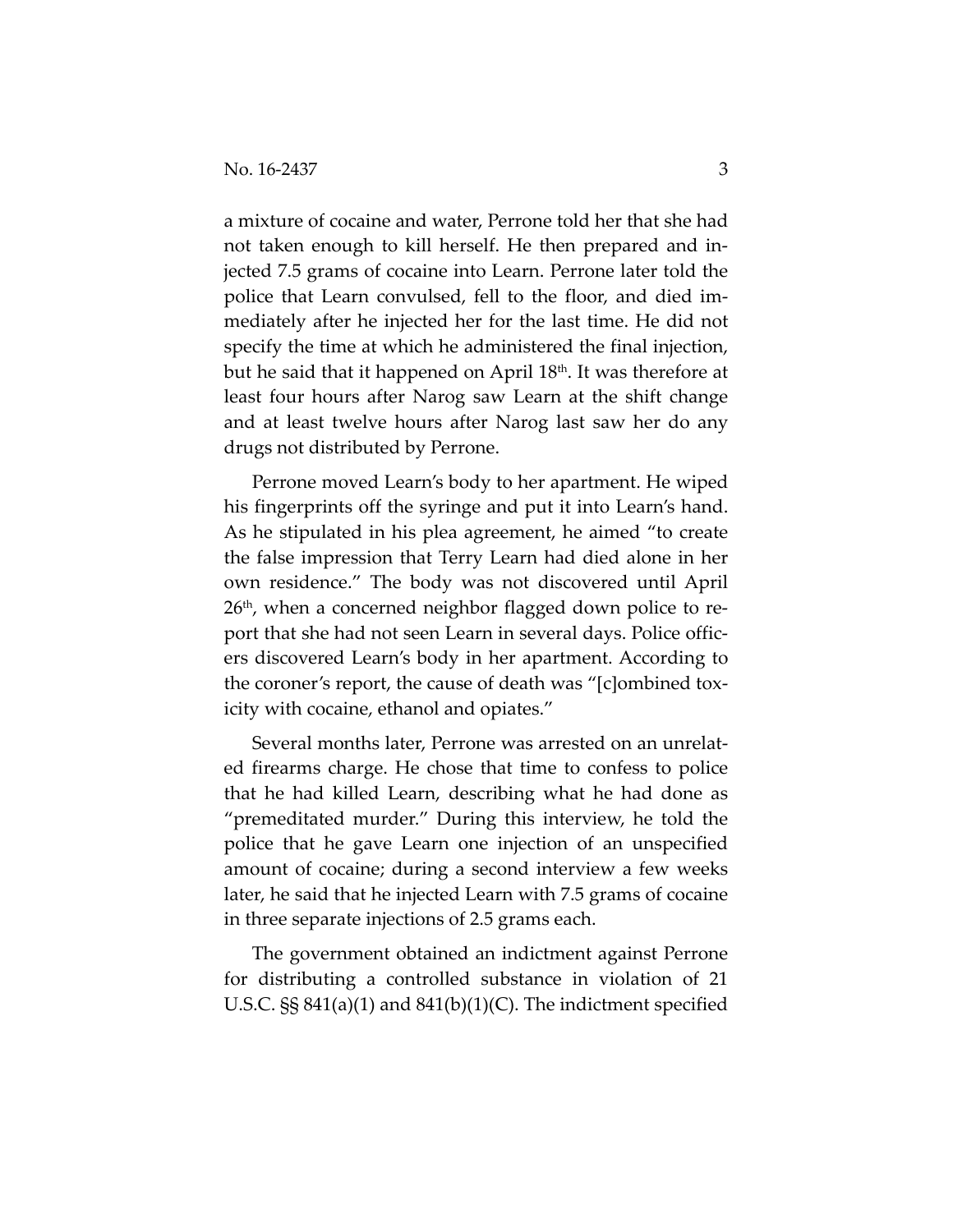that Learn died as a result of Perrone's distribution, which, if proved, would enhance his statutory sentencing range under  $\S 841(b)(1)(C)$ . That provision mandates a twenty-year minimum sentence if "death or serious bodily injury results from the use" of the unlawfully distributed substance.

Perrone pleaded guilty. In his plea agreement, he admitted that his conduct had violated the "death results" provision—namely, he stipulated that "the ingestion of the controlled substance distributed by the Defendant caused the death of another person." He also signed a stipulation of facts admitting that he "injected Terry Learn with a syringe containing cocaine" and that she "died immediately after receiving the injection." At his plea hearing a few weeks later, Perrone stated that he had read the documents, that he understood them, and that they were accurate.

On the day before Perrone was sentenced, the Seventh Circuit decided *United States v. Hatfield*, 591 F.3d 945 (7th Cir. 2010), which held that the "death results" enhancement requires the government to prove that "ingestion of the defendants' drugs was a 'but for' cause of the death[]." *Id.* at 948. *Hatfield* rejected jury instructions that used vaguer, less demanding language to describe the necessary causal relationship; it said that the district court could not summarize the "death results" enhancement as requiring the jury to find only that the illegal drugs "played a part" in the victim's death. *Id.* at 949.

At sentencing the next day, the district court applied the "death results" enhancement and sentenced Perrone to 240 months' imprisonment. Before imposing the sentence, the district judge said that he had reviewed Perrone's Stipulation of Facts to see "what impact, if any, the Rex Hatfield case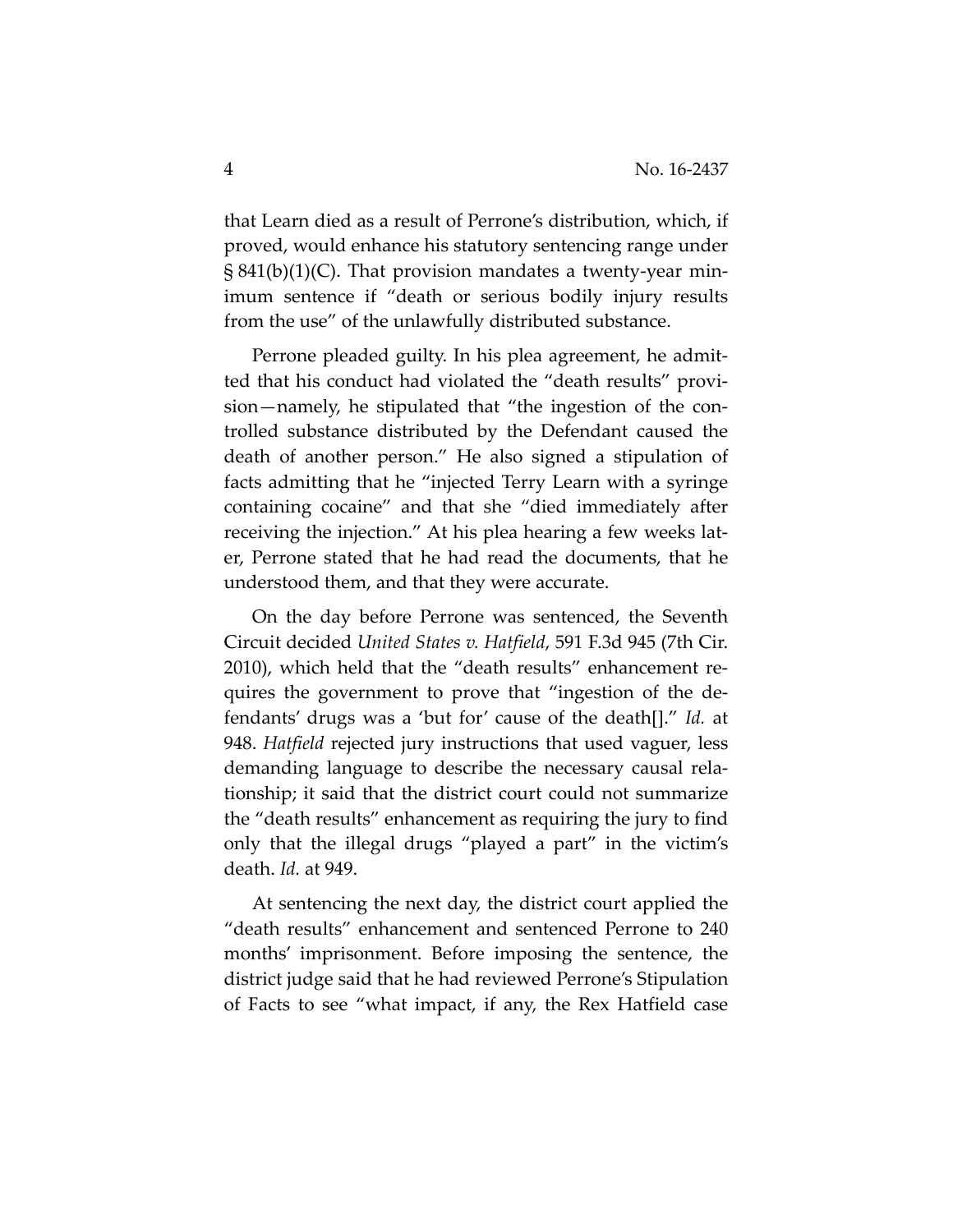was going to have on this case." Perrone's attorney did not engage this point with the judge, nor did he inform Perrone about *Hatfield*. Instead, he once again agreed that the sentencing enhancement applied. Perrone did not appeal his sentence. He eventually received an 80-month reduction of his sentence for assistance to the government, a possibility contemplated by the plea agreement and that Perrone and the district court had discussed at his sentencing hearing.

Four years later, the Supreme Court decided *Burrage v. United States*, 134 S. Ct. 881 (2014), which effectively ratified *Hatfield*'s standard of causation. The Court held that the "death results" enhancement ordinarily requires the government to prove that the victim would have lived but for the unlawfully distributed drugs. *Id.* at 888. In *Burrage*, the victim died with multiple drugs in his bloodstream, including metabolites from heroin that had been distributed by the defendant. Although morphine, a heroin metabolite, was the only drug present at a level above the therapeutic range, the government's experts could not say whether the victim would have lived if he had not taken the heroin. They testified only that heroin was a "contributing factor" to a death caused by "mixed drug intoxication." That testimony dovetailed with instructions requiring the jury to find "that the heroin distributed by the Defendant was a contributing cause of [the victim's] death." *Id.* at 886. The Court said that the statute requires the government to show more than that the distributed drug contributed to the victim's death. The enhancement applies when "death or serious bodily injury results from the use of [the distributed] substance," which means that the substance must be a "but for" cause of the death. *Id.* at 887–88.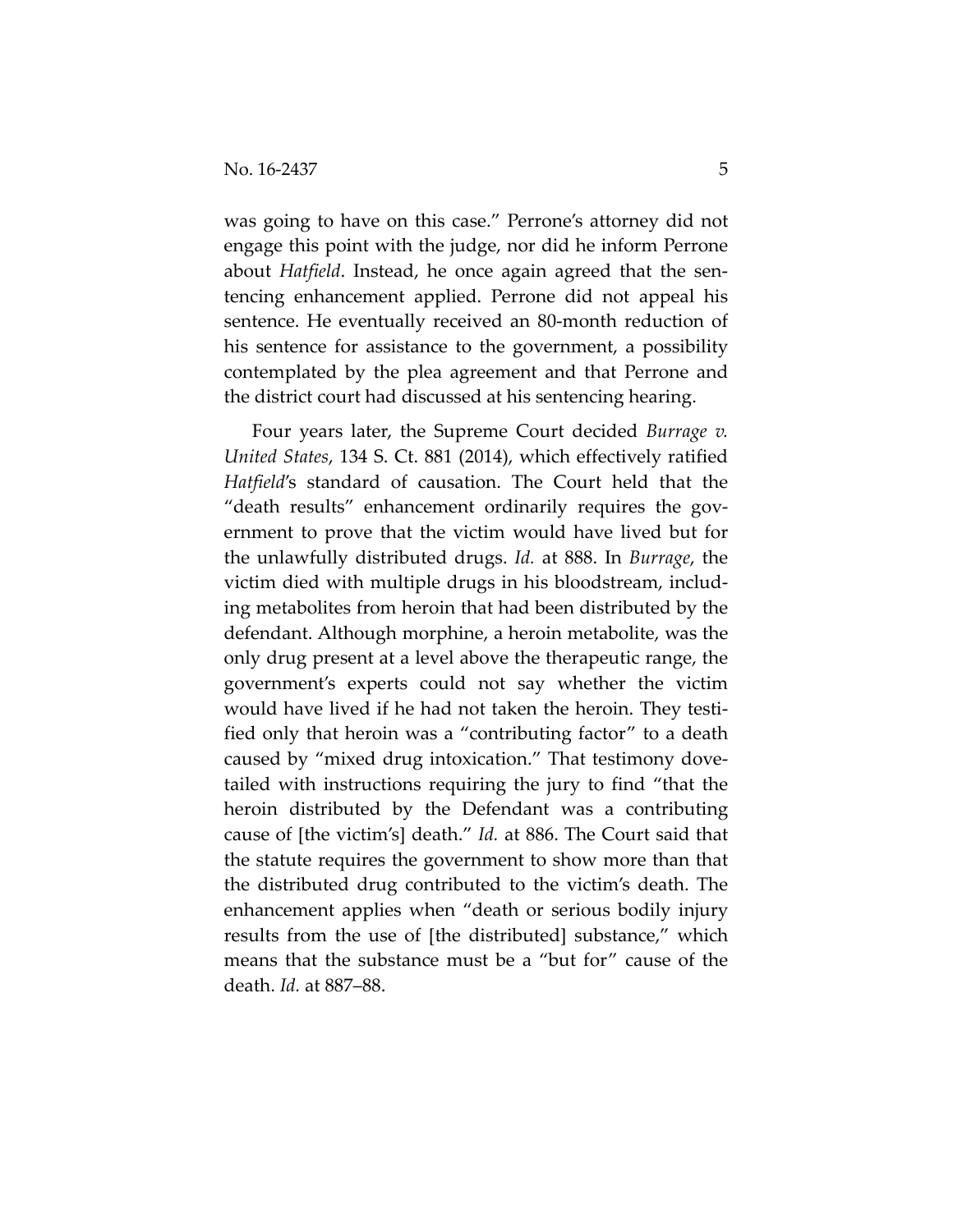Within a month of *Burrage*, Perrone filed a petition to vacate or alter his sentence pursuant to 28 U.S.C. § 2255. His initial petition asserted that the new interpretation of the "death results" enhancement announced in *Burrage* renders him actually innocent of causing Learn's death. In his reply brief below, Perrone added a claim that his attorney had been constitutionally ineffective for not telling him about *Hatfield*.

The district court dismissed Perrone's claims with prejudice. We granted a certificate of appealability on three questions: whether Perrone was actually innocent of his sentence under *Burrage*, whether Perrone's sentencing counsel had been constitutionally ineffective for failing to address the issue of causation in light of *Hatfield*, and whether Perrone's plea was knowing and voluntary. Perrone presses only the first two of these arguments on appeal.

#### **II.**

Perrone's strongest argument is that he is actually innocent of the "death results" sentencing enhancement. He claims that when he entered his plea agreement and pleaded guilty, he did not know that the enhancement required butfor causation. Since then, *Burrage* has made the standard clear, and under it, he says, there is insufficient evidence to show that Learn's death resulted from the cocaine he gave her. Although Perrone generally waived his right to raise collateral challenges, the waiver excludes collateral attacks based on "any subsequent change in the interpretation of the law" by the Supreme Court that is declared retroactive and renders Perrone innocent.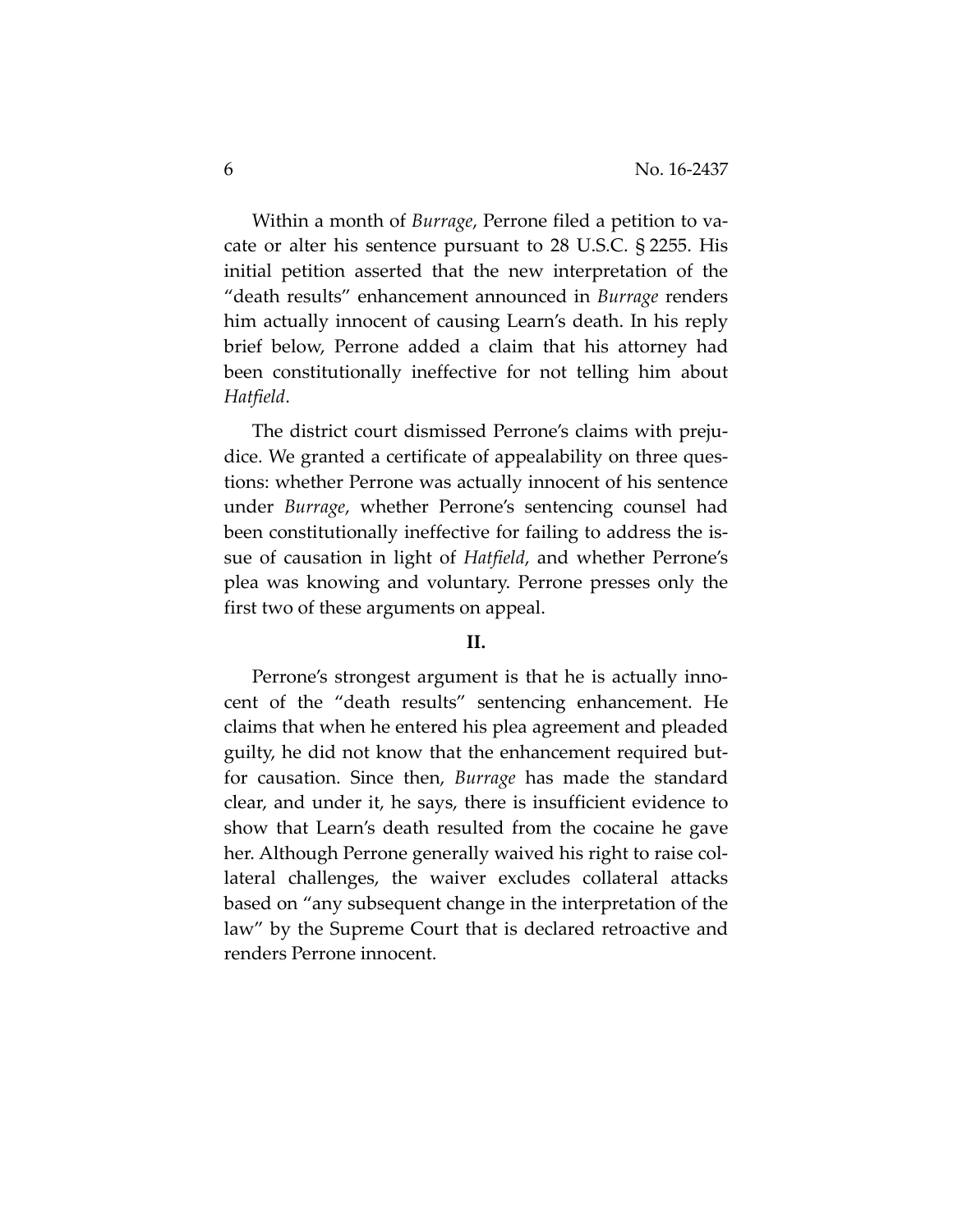The government contends that Perrone procedurally defaulted his *Burrage* claim by failing to raise it on direct appeal. *McCoy v. United States*, 815 F.3d 292, 295 (7th Cir. 2016) ("A claim cannot be raised for the first time in a  $\S 2255$  motion if it could have been raised at trial or on direct appeal."). In response, Perrone has invoked the "actual innocence" exception, which permits a petitioner to assert a defaulted claim if he "can demonstrate that he is 'actually innocent' of the crimes of which he was convicted." *Id.* Perrone's invocation of this exception means that "actual innocence" does double duty in this case: it is both what Perrone must show to overcome procedural default and the standard he must satisfy to prevail on the merits of his *Burrage* claim.

Perhaps because of this overlap, both parties assume (as did the district court) that the "actual innocence" exception to procedural default is available to Perrone. That assumption is doubtful. The point of the exception is to ensure that "federal constitutional errors do not result in the incarceration of innocent persons." *Herrera v. Collins*, 506 U.S. 390, 404 (1993). The Supreme Court has flagged the possibility that actual innocence might be enough to justify collateral relief in a capital case on the theory that the execution of one who is actually innocent violates the Eighth Amendment. *Id.* at 405. Apart from that potential exception, however, the Court's "habeas jurisprudence makes clear that a claim of 'actual innocence' is not itself a constitutional claim, but instead a gateway through which a habeas petitioner must pass to have his otherwise barred constitutional claim considered on the merits." *Id.* at 404. This is a problem for Perrone. He does not ask us to determine that he is actually in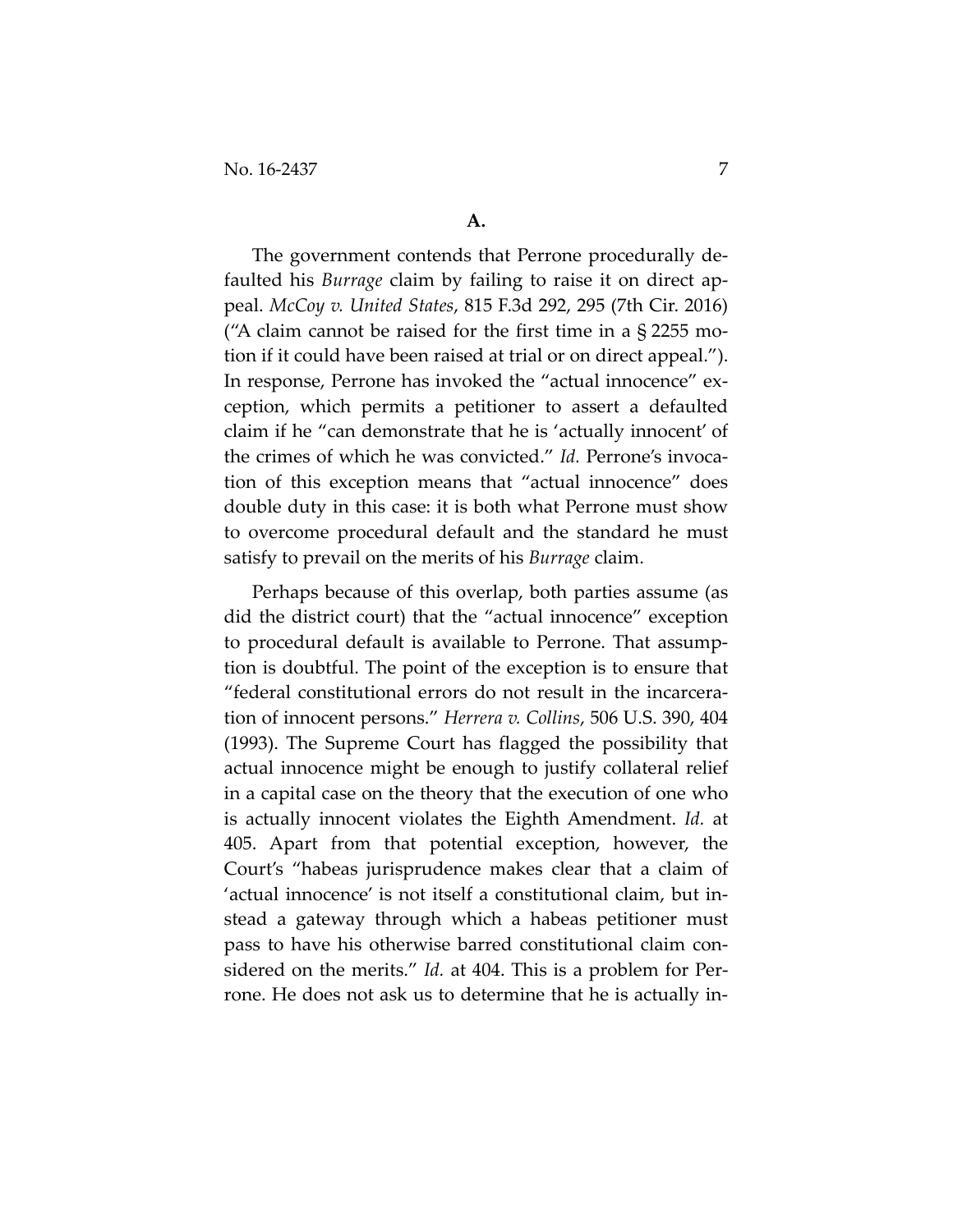nocent so that we can consider a claim of constitutional error; rather, his innocence of the "death results" enhancement is the error he asks us to correct.1

The government, however, has not made this argument. Instead, apparently believing that default and the merits will rise or fall together, it has treated Perrone's assertion of the "actual innocence" exception as functionally no different from his claim on the merits to be actually innocent of the "death results" enhancement. Procedural default is a waivable defense, not a jurisdictional bar. We treat the government as having waived the defense and analyze Perrone's petition on the merits.

<sup>&</sup>lt;sup>1</sup> Perrone's petition for a certificate of appealability appeared to connect his *Burrage* claim to a constitutional argument insofar as he sought review of the question whether his plea was "knowing and voluntary." *Cf. Bousley v. United States*, 523 U.S. 614, 623 (1998) (holding that petitioner could seek relief on his otherwise procedurally barred claim that his guilty plea was not voluntary and intelligent if he could demonstrate his actual innocence of the offense to which he had pleaded guilty). But Perrone abandoned that argument on appeal as a separate ground for relief. He mentions it only in the context of his claim that he received inadequate assistance of counsel; he contends that if his lawyer had told him about *Hatfield*, he would have been able to withdraw his plea as not knowing and voluntary. His ineffective-assistance claim is not the constitutional claim for which "actual innocence" serves as the gateway, because that claim is not procedurally defaulted. *Vinyard v. United States*, 804 F.3d 1218, 1227 (7th Cir. 2015) ("The Supreme Court has definitively held that ineffective-assistance claims need not be presented on direct appeal to preserve them for collateral attack under § 2255….").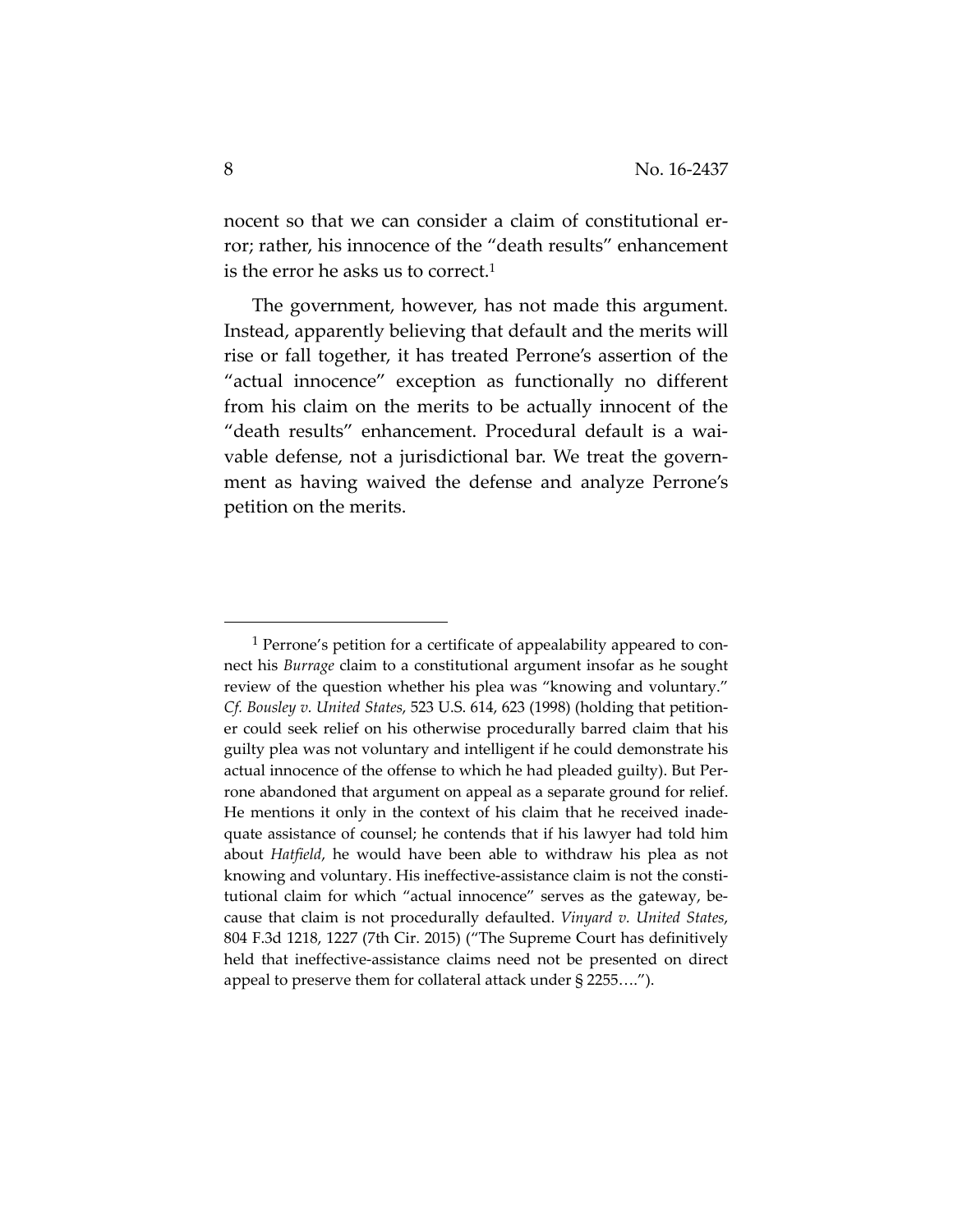Perrone's petition claims that the Supreme Court's narrowed interpretation of the "death results" enhancement renders him actually innocent of causing Learn's death. The Supreme Court has held that when a subsequent statutory interpretation narrows the elements of a crime, revealing that the petitioner has been convicted and sentenced for "an act that the law does not make criminal," the petitioner has suffered "a complete miscarriage of justice" that justifies relief under § 2255. *Davis v. United States*, 417 U.S. 333, 346–47 (1974). We have extended the reasoning of *Davis* to mandatory sentencing enhancements. In *Narvaez v. United States*, 674 F.3d 621, 627–28 (7th Cir. 2011), we held that when a petitioner's sentence is increased by application of an enhancement of which he was actually innocent, the petitioner has suffered a "miscarriage of justice" cognizable under § 2255(a). *See also Brown v. Caraway*, 719 F.3d 583, 588 (7th Cir. 2013) (holding that a claim identical to the one raised under § 2255(a) in *Narvaez* "constitutes a miscarriage of justice corrigible in a § 2241 proceeding."). Thus, regardless whether we treat Perrone's petition as challenging his conviction or his sentence (a choice that bears on the standard of review, as we explain below), Perrone has stated a claim under § 2255.

The parties agree that Perrone has a cognizable claim,<sup>2</sup> but they disagree about the standard we should apply in as-

 <sup>2</sup> While the government concedes that Perrone's claim is viable under our precedent, it invites us to overrule that precedent. We decline the invitation.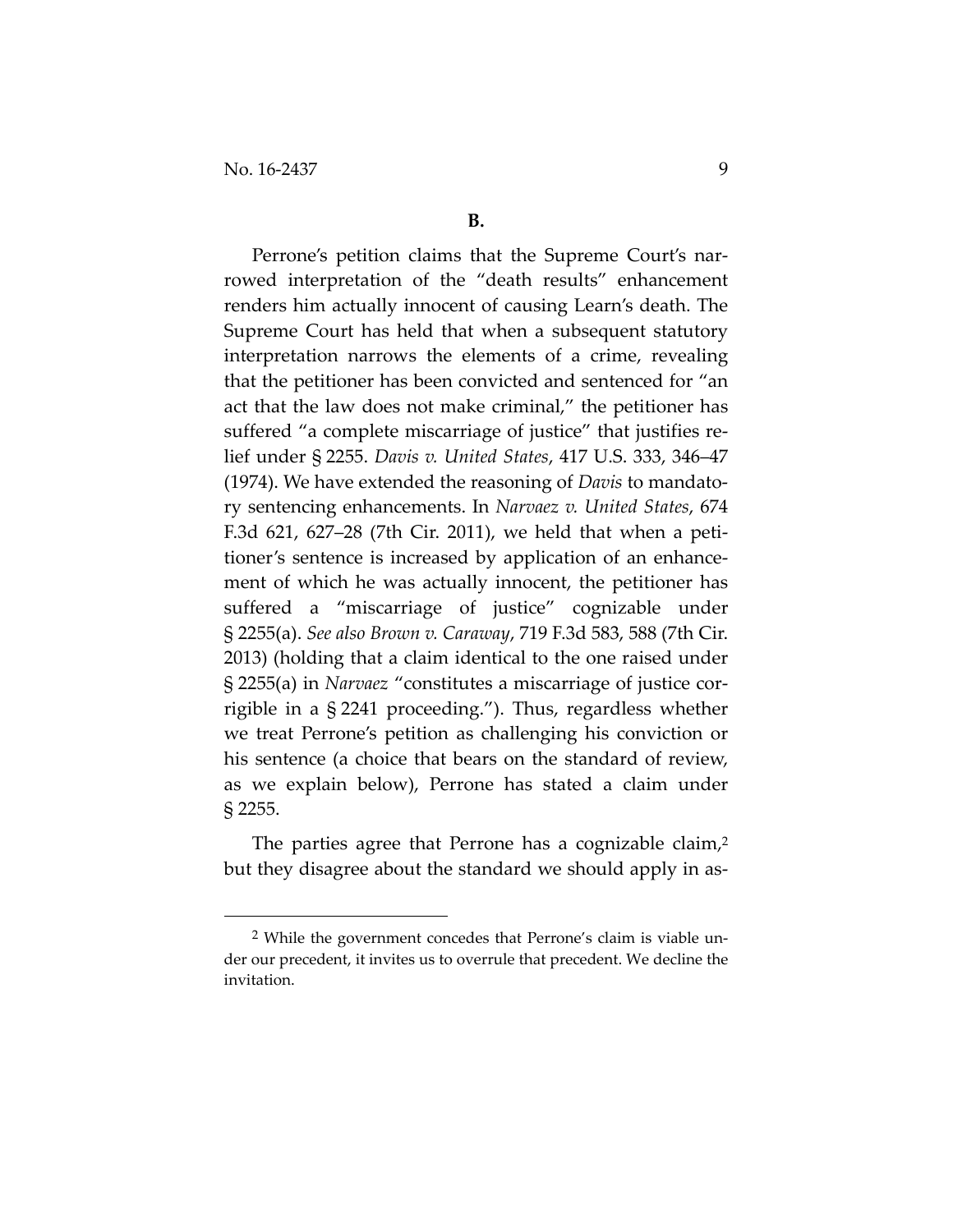sessing whether Perrone is actually innocent of causing Learn's death. Perrone argues that the standard should be the one that *Schlup v. Delo* provides for determining "actual innocence" in the context of procedural default. In *Schlup*, the Court held that "a petitioner must show that it is more likely than not that no reasonable juror would have found petitioner guilty beyond a reasonable doubt." 513 U.S. 298, 327 (1995). The government, in contrast, says that Perrone must show that it is more likely than not that no reasonable judge would have found him guilty by a preponderance of the evidence. The government's insistence on a "preponderance" standard is grounded in its belief that we must treat Perrone's petition as asserting innocence of a sentencing factor rather than innocence of an element of the crime.

The government stresses that when Perrone pleaded guilty and was sentenced, the "death results" enhancement was treated as a sentencing factor that a judge could find by a preponderance of the evidence. That changed with *Alleyne v. United States*, 570 U.S. 99 (2013), which held that any fact that increases the mandatory minimum sentence for a crime is an element of a crime that must be submitted to a jury and found beyond a reasonable doubt. *Alleyne*, however, is not retroactive on collateral review. *Crayton v. United States*, 799 F.3d 623, 624 (7th Cir. 2015). The government reasons that this means that we must evaluate the sufficiency of the evidence supporting the application of the enhancement to Perrone as the issue would have been resolved at the time Per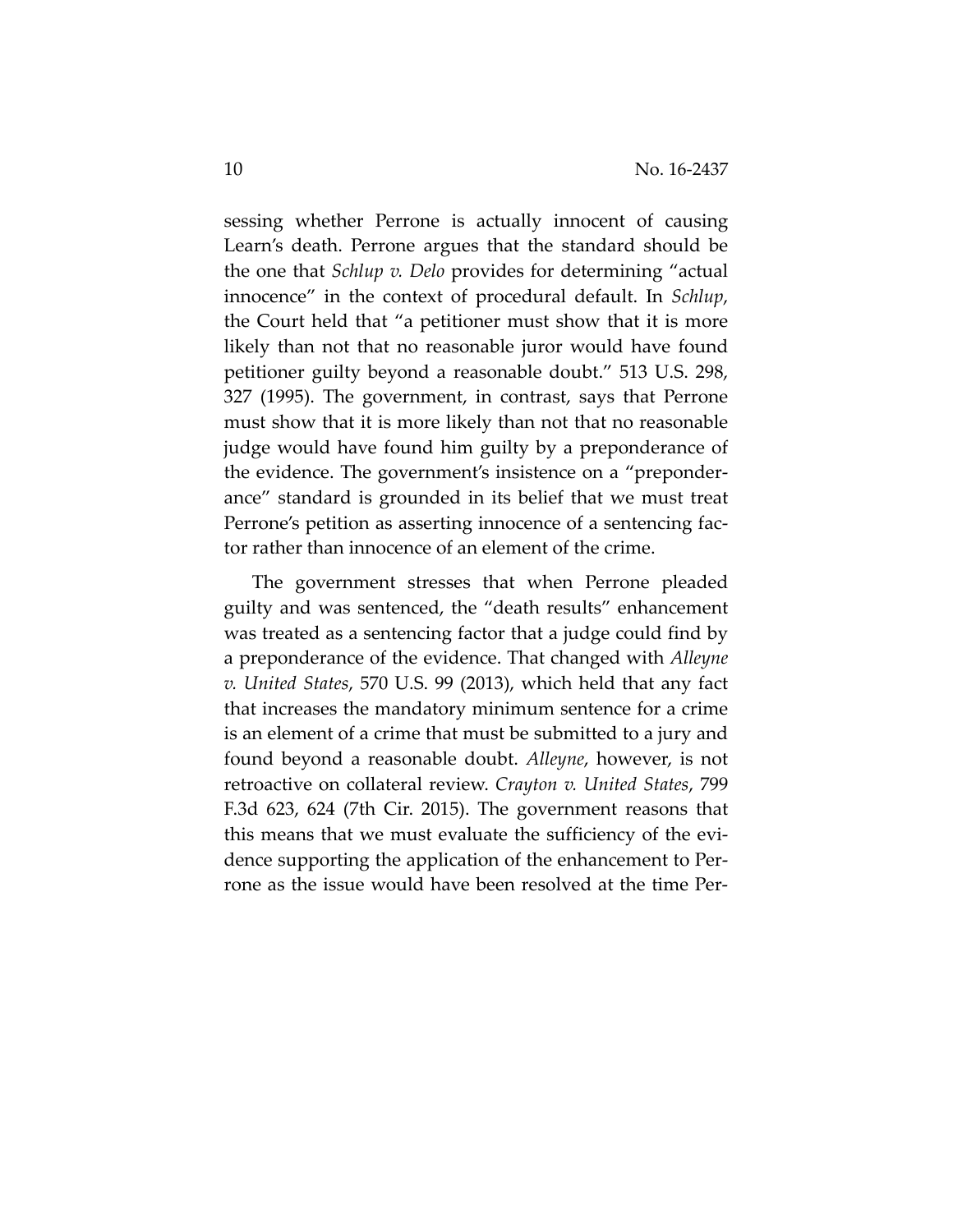rone was sentenced: through the eyes of a judge and by a preponderance standard.3

The government's position is inconsistent with our holding in *Krieger v. United States*, 842 F.3d 490 (7th Cir. 2016). There, in holding that *Burrage* announced a substantive rule that applies retroactively on collateral review, we described the "death results" enhancement as the Supreme Court did in *Burrage*: as an element of the crime. *Krieger*, 842 F.3d at 500 ("[T]he rule announced in *Burrage* altered the range of conduct that the law punishes."); *Burrage*, 134 S. Ct. at 887 (characterizing the "death results" enhancement as "an element that must be submitted to the jury and found beyond a reasonable doubt"). Had we thought ourselves bound by *Alleyne*'s non-retroactivity (which we acknowledged) to treat *Burrage* as changing only the scope of a sentencing factor, we presumably would have relied on *Narvaez* when we held that Krieger's *Burrage* error was cognizable under § 2255. Instead, consistent with *Burrage*'s treatment of the enhancement as an element of the crime, we relied on the progeny of *Davis v. United States*, 417 U.S. 333 (1974) to hold that Krieger

 <sup>3</sup> The government also asserts that Perrone's petition described his challenge as going to his sentence rather than his conviction and that this is another reason we should treat it that way. Gov't Brief at 24 (quoting Perrone's petition, which provided that "the Petitioner['s] sentence exceeds that which is otherwise authorized by law and Perrone, in light of *Burrage*, *supra*, should be resentenced accordingly"). Putting aside whether that is a fair characterization of Perrone's pro se petition, we are not bound to accept a party's characterization of a question of law. *Krieger v. United States*, 842 F.3d 490, 499 (7th Cir. 2016) ("Of course we are not bound to accept the government's concession [that *Burrage* is retroactive] when the point at issue is a question of law.").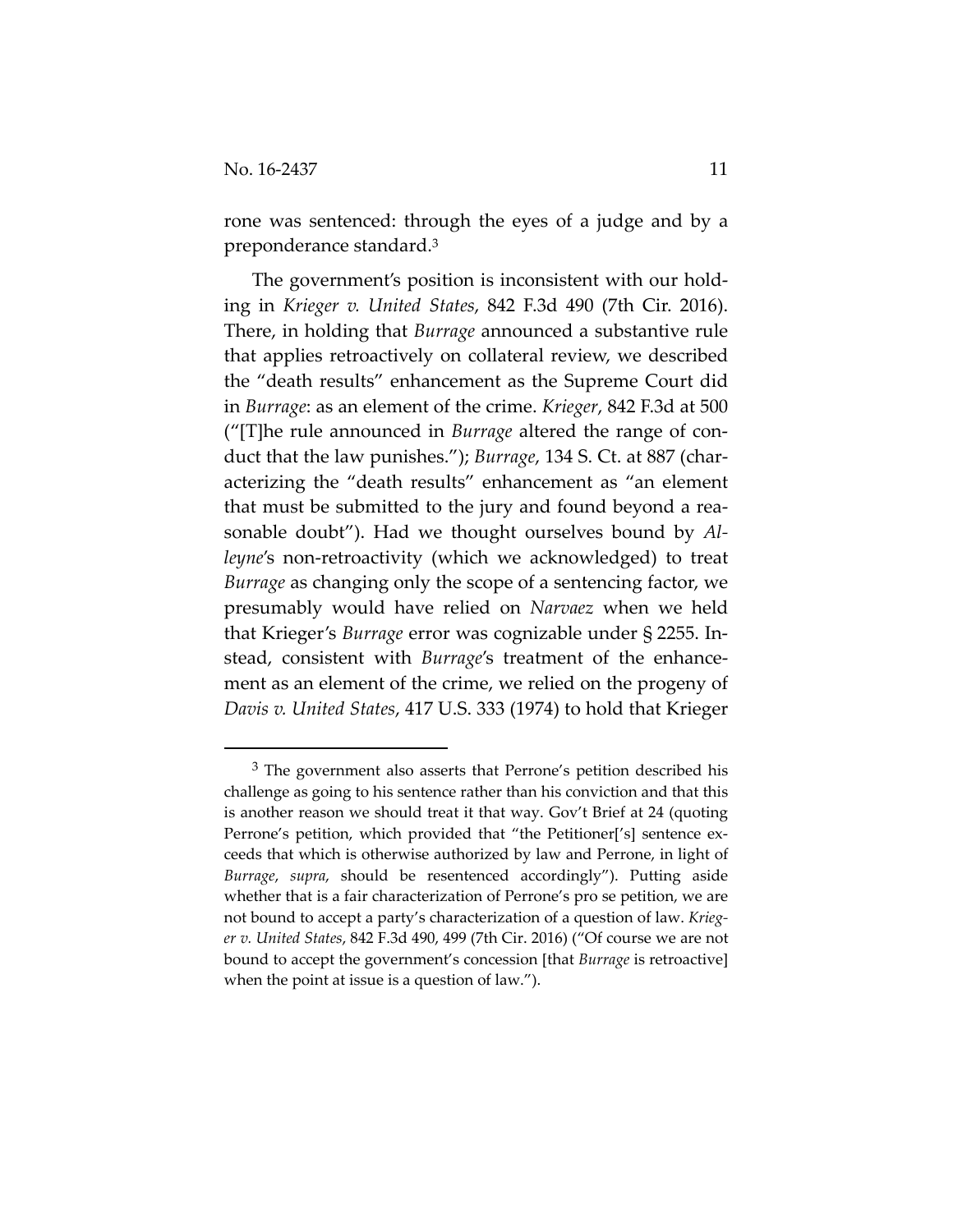could assert her claim. *Krieger*, 842 F.3d at 497–500. It is worth noting that the government itself conceded in *Kriege*r that "*Burrage* is substantive because it defines an essential element of a federal crime…." 842 F.3d at 497. And even in circuits that maintain—contrary to our approach in *Narvaez*—that a challenge to a mandatory sentencing enhancement is not cognizable on collateral review, *Burrage* claims are cognizable precisely because they go to the validity of a conviction rather than to the validity of a sentence. *Compare Sun Bear v. United States*, 644 F.3d 700, 705 (8th Cir. 2011) (en banc) (holding that an error under the mandatory guidelines was not a miscarriage of justice because the petitioner's sentence remained "within the statutory maximum authorized for the offense"), *with Ragland v. United States*, 784 F.3d 1213, 1214 (8th Cir. 2015) (holding that a petitioner's challenge under *Burrage* is "a challenge to the validity of his conviction").

To be sure, *Krieger* did not address the standard of review that would be applicable when a court collaterally reviews whether there is sufficient evidence to support application of the enhancement according to *Burrage*'s standard of but-for causation. In that respect, *Krieger* technically leaves the standard-of-review question open. Yet it would be in significant tension with *Krieger*'s treatment of the enhancement as an element of the crime to review Perrone's claim under the regime previously applicable to sentencing factors.

We thus reject the government's attempt to slice *Burrage*'s characterization of the "death results" enhancement (as an element of crime) away from its definition of what application of that enhancement requires (but-for causation). Because *Alleyne* is not retroactive, Perrone could not get relief on the ground that the "death results" question went to a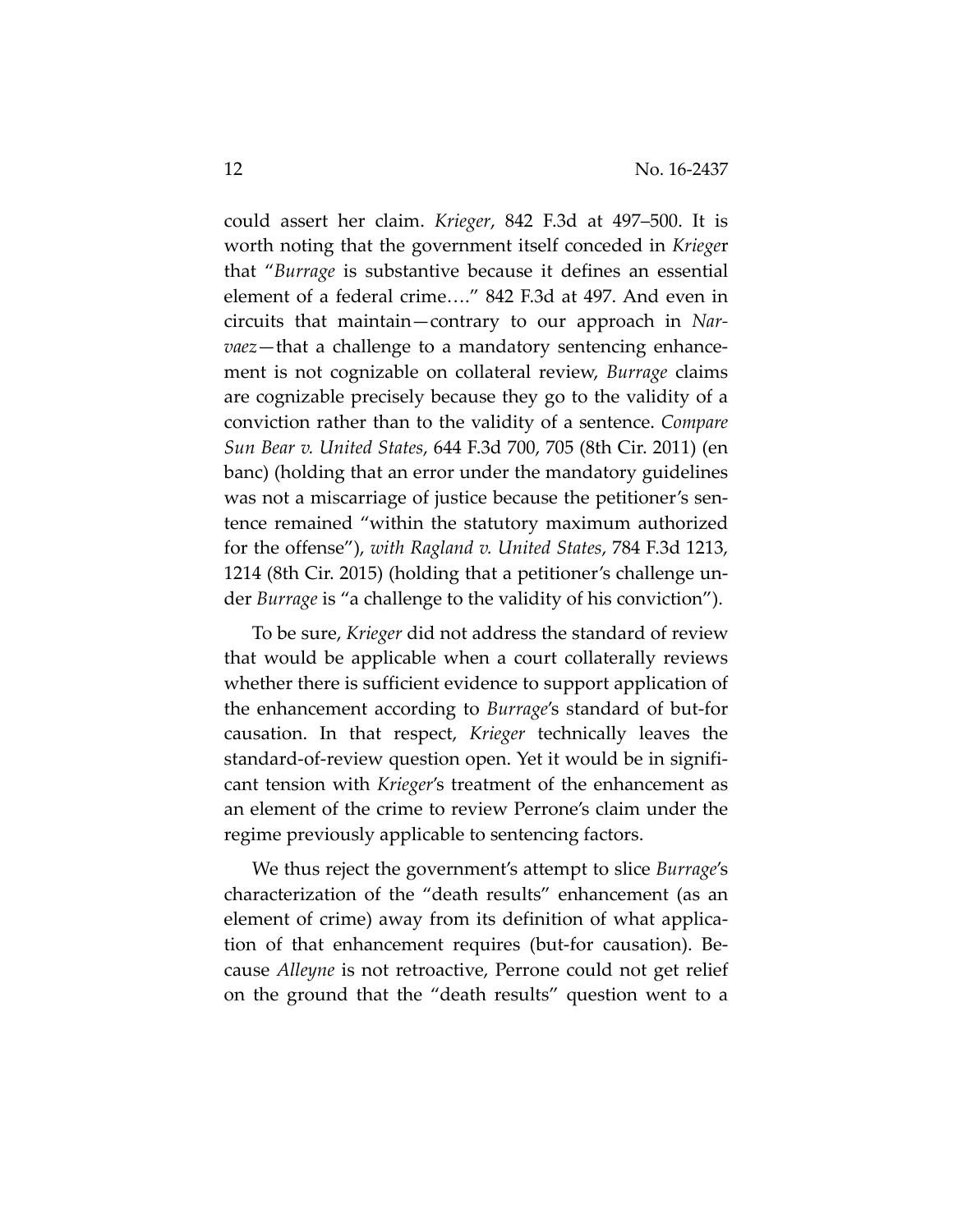judge rather than jury. Once he is before us with a cognizable claim, however, there is no reason for us to describe his claim as something it is not. *Burrage*, unlike *Alleyne*, is retroactive, and it makes clear that Perrone's claim goes to his innocence of a crime, not a sentence. Whether the government has proven an element of the crime is always a question for the jury. That means that Perrone's burden is to show that it is more likely than not that no reasonable juror would have found him guilty beyond a reasonable doubt of causing Learn's death. *Schlup*, 513 U.S. at 327.

#### **C.**

This dispute is about causation, so we will begin by clearly stating what "but for" causation requires. It does not require proof that the distributed drug was present in an amount sufficient to kill on its own. The Court explained in *Burrage* that death can "result[] from" a particular drug when it is the proverbial "straw that broke the camel's back." 134 S. Ct. at 888. As the Court put it: "if poison is administered to a man debilitated by multiple diseases, it is a but-for cause of his death even if those diseases played a part in his demise, so long as, without the incremental effect of the poison, he would have lived." *Id.* Here, then, the fact that other substances in Learn's bloodstream played a part in her death does not defeat the government's claim that her death resulted from the cocaine Perrone gave her. A jury could have found him guilty of causing her death if it concluded beyond a reasonable doubt that Perrone's cocaine pushed her over the edge.

In *Burrage*, the Court left open the possibility that the government could prove causation another way: it said that strict "but-for" causation might not be required when "mul-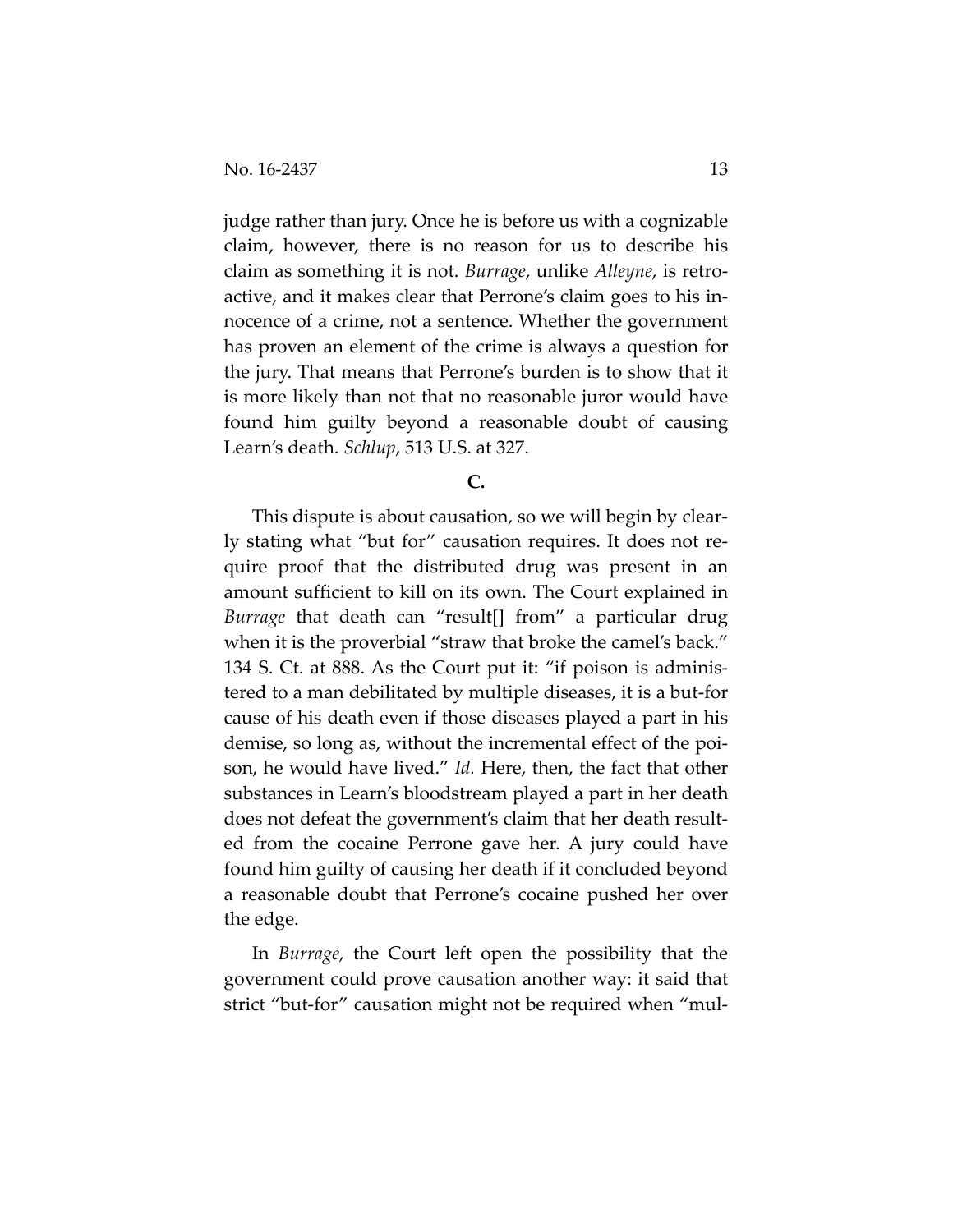tiple sufficient causes independently, but concurrently, produce a result." 134 S. Ct. at 890. In other words, the "death results" enhancement might apply to a defendant who distributes a lethal dose of cocaine to a person who also consumes a lethal dose of heroin. The government suggests that a jury could have found Perrone guilty on this theory as well, because Perrone gave Learn a lethal amount of cocaine. We need not decide whether this second theory is viable, however, because there is sufficient evidence to have permitted a jury to find Perrone guilty on the first.

Perrone admitted that he distributed 7.5 grams of cocaine to Learn in a deliberate attempt to kill her, that he personally injected Learn with cocaine intending to kill her, and that she convulsed and died immediately after he injected her. That in itself strongly supports the conclusion that Learn's death resulted from the cocaine Perrone administered. It also distinguishes Perrone from the defendants in *Burrage*, *Hatfield,* and *Krieger*, none of whom stated that they had distributed the drug to the user with the intent to kill.

The best evidence on Perrone's side is the coroner's report, which listed the cause of death as "[c]ombined toxicity with cocaine, ethanol and opiates." This, Perrone says, is the kind of evidence the Court found insufficient to establish causation in *Burrage*. There, a state medical examiner testified that the drug user died of "mixed drug intoxication," with a number of substances, including the heroin distributed by the defendant, all playing a "'contributing' role." *Burrage*, 134 S. Ct. at 886. And the two medical experts who testified at the defendant's trial stated that they could not say whether the drug user would have lived had he not taken the defendant's heroin. *Id*. at 885–86. So here, Perrone says,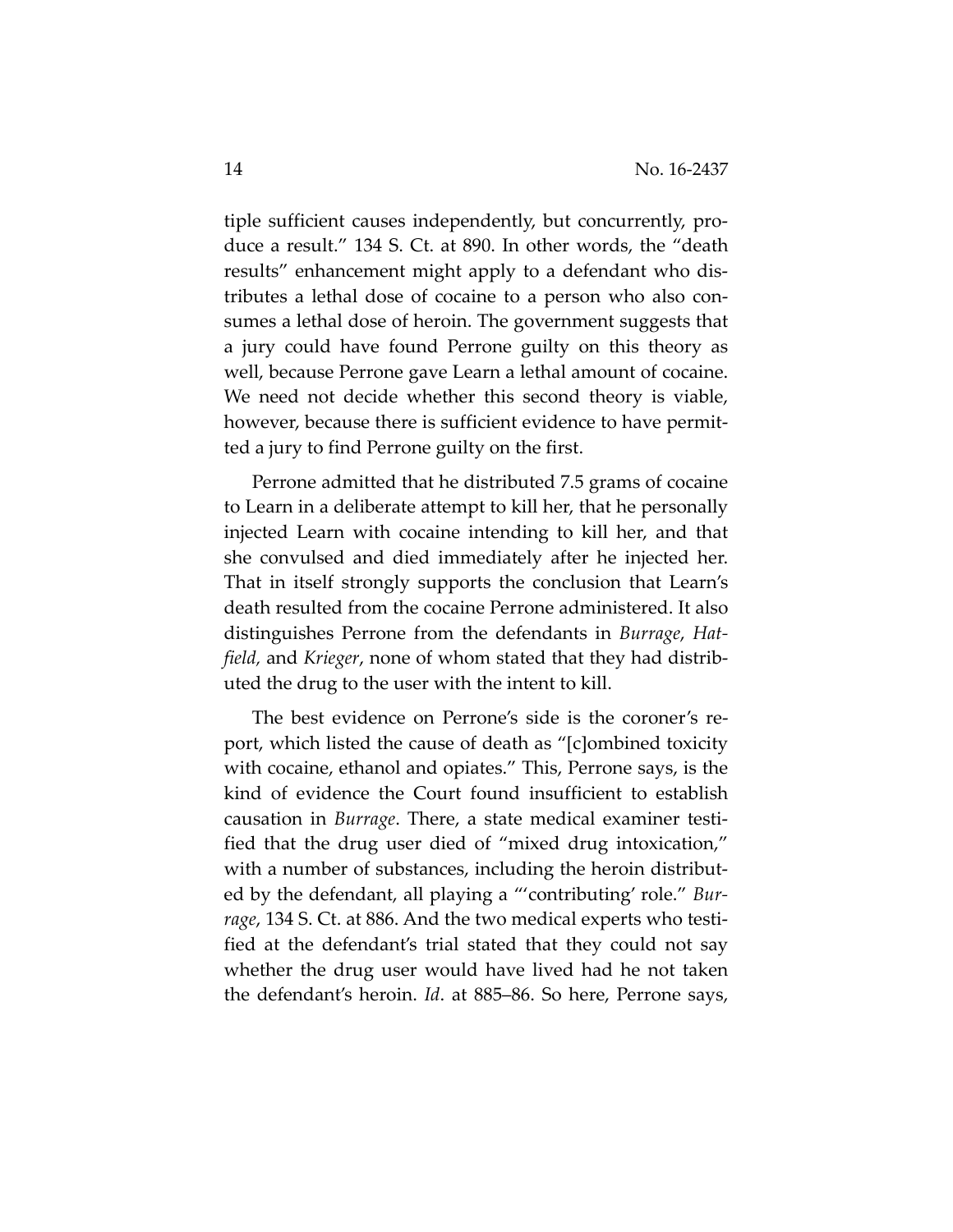the coroner's report indicates that cocaine combined with other drugs to cause Learn's death. And when the coroner, Dr. Raj Nanduri, testified before the grand jury, she never expressly opined that Learn would have lived if she had not consumed the cocaine Perrone gave her.

Before the grand jury, the government seemed focused on eliciting testimony that the cocaine Perrone distributed was independently sufficient to kill Learn. Nanduri repeated the conclusion she reached in the autopsy report: that Learn's cause of death was the combined toxicity of cocaine, ethanol, and opiates.4 When the prosecutor followed up with a question about which substance was "primarily responsible for her death," Nanduri clarified that "if she just had cocaine in her system and the other two drugs were not present, then cocaine would be the toxic agent that killed her." The prosecutor returned to this point a few minutes later, saying "I don't mean to beat this into the ground, but it is a very important point for us. It is your testimony under oath that to a medical certainty this quantity of cocaine found in this woman's blood would have killed her all by itself?" Nanduri replied "yes." Nanduri repeated several more times before the grand jury that the cocaine in Learn's bloodstream was a lethal dose. She did not, however, testify that alcohol and morphine in Learn's system were *not* lethal. She said that the alcohol was not at a level she would expect to be fatal, but she expressed uncertainty about the role the morphine had played in Learn's death. Although Learn's morphine level

 <sup>4</sup> Nanduri testified that she used the term "opiates" because heroin and other opiates are metabolized into morphine, which is what Nanduri identified in Learn's blood.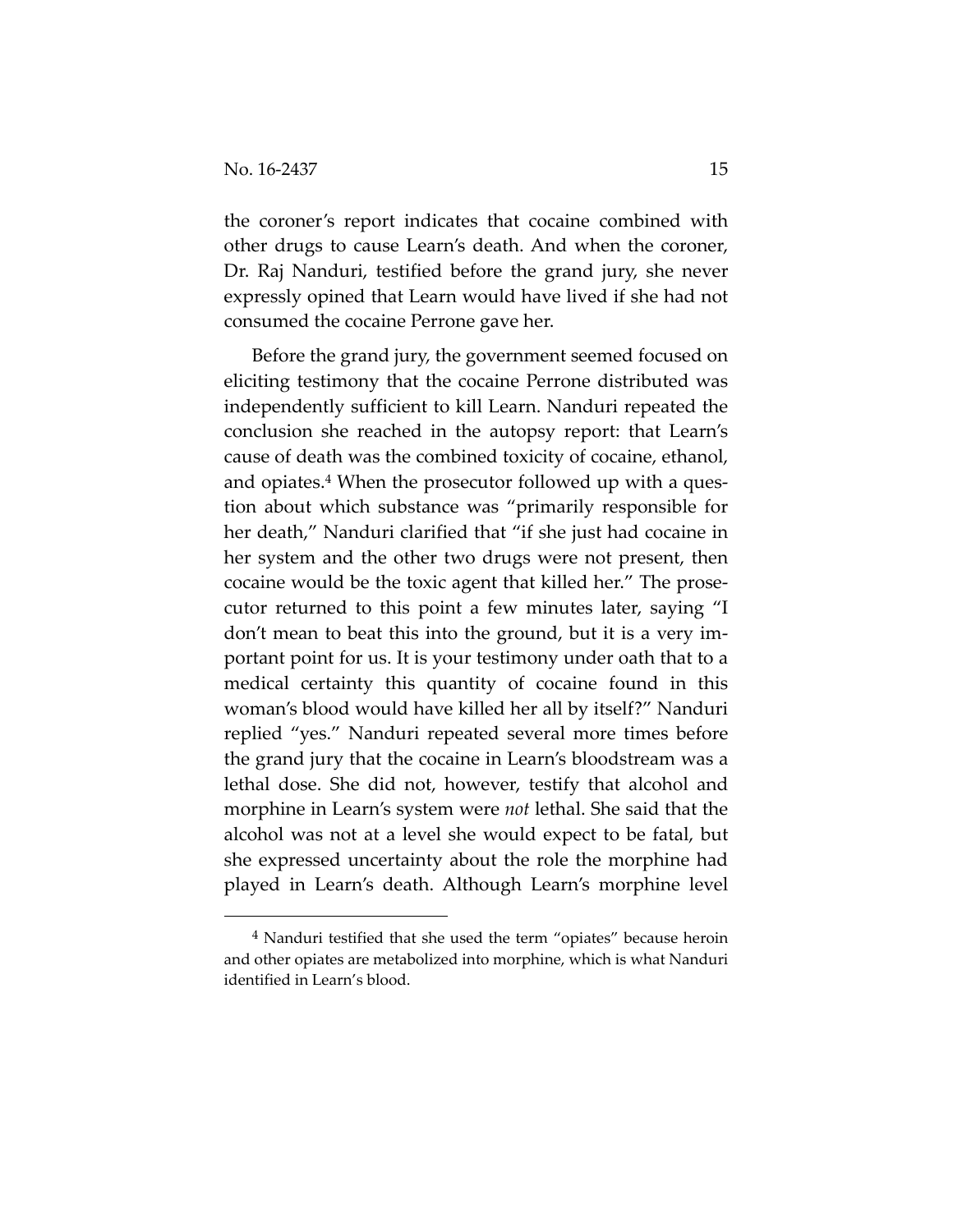was low, Nanduri explained that whether such a low dose could kill a person depends on numerous factors, including the person's past history of using opiates. She also said that a person's morphine level might be deceptively low if the person became comatose and continued metabolizing the morphine before dying.

Nanduri's testimony thus does not establish that cocaine was the but-for cause of Learn's death. But the government has testimony from another expert, Dr. Chris Long, who did expressly state that Learn would have lived but for the cocaine. Long prepared a toxicology report on Learn's body in 2008. After reviewing his report in 2014, he confirmed that the alcohol would not have killed Learn "absent the cocaine" and that "[t]he opiate is of no significance." A reasonable juror could credit Long's testimony.

Perrone's best response is to say that even if cocaine caused Learn's death, the cocaine that killed her was not the cocaine he gave her. Learn had, after all, done a fair amount of cocaine with Narog the day before. And given her pattern of cocaine use, it is at least possible that Learn did some cocaine during her shift at work. Perrone may have injected cocaine into a woman with an already-lethal amount of cocaine in her body.

This evidence helps Perrone, but only a little. There is no evidence that Learn acquired or took any cocaine between starting her shift at noon and meeting up with Perrone sometime after the 8 p.m. end of her shift, and Narog testified before the grand jury that it was not usually possible to take drugs while at work. Furthermore, even if Learn took some cocaine between noon and whenever she met up with Perrone, a rational factfinder could easily conclude that she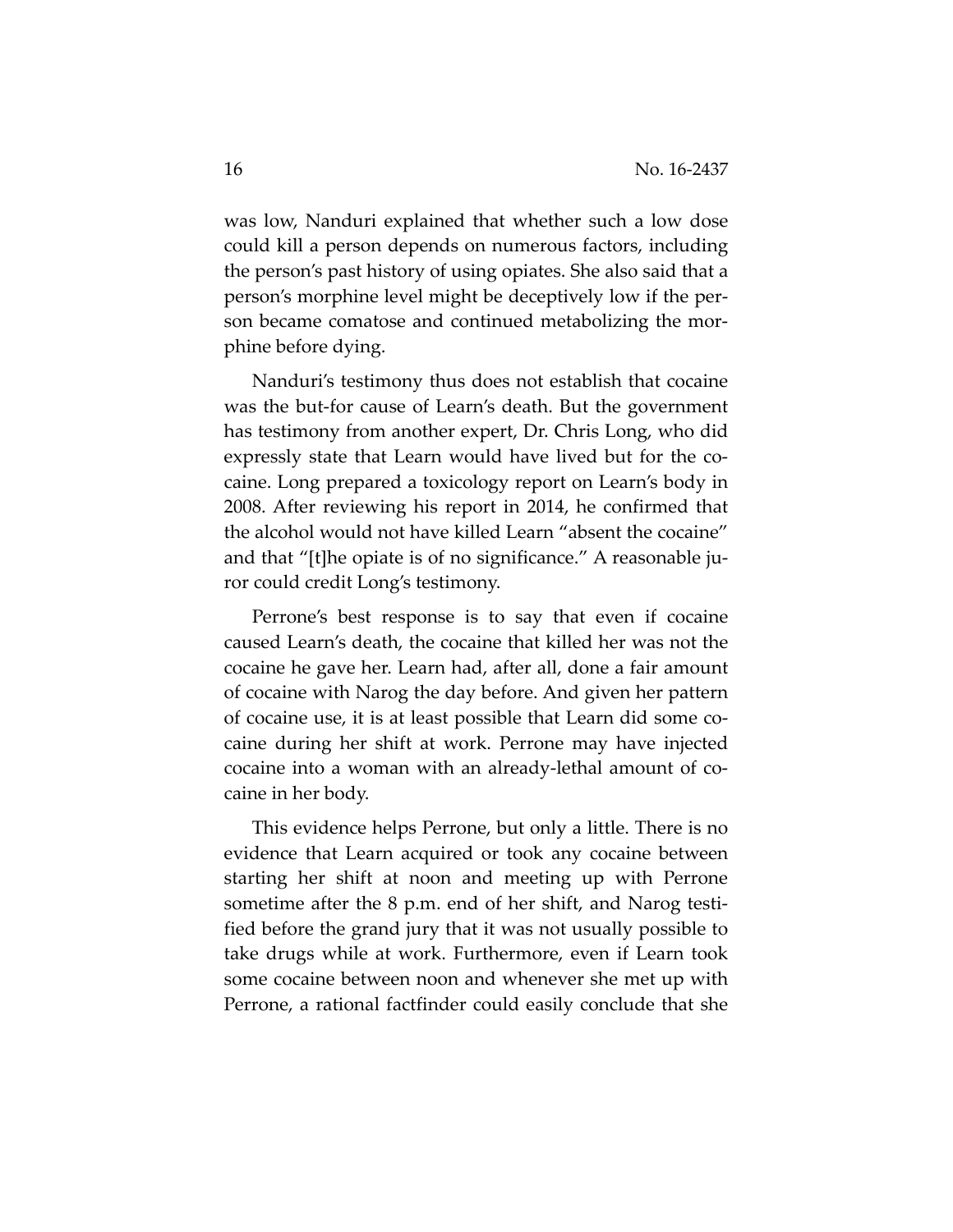would have taken only a nonlethal dose. Narog testified before the grand jury that Learn was a practiced drug user who was very particular about the amount of cocaine she injected and rarely varied. That evidence paints a picture of a woman who met up with Perrone while she was still on track to survive the night.

That Learn arrived at Perrone's without enough cocaine in her system to kill her is bolstered by what happened when she got there. Perrone said that the two had a suicide pact, which suggests that they both thought Learn needed to consume more drugs if she wanted to end her life. And after Learn injected herself with a dose of cocaine, Perrone himself made the judgment that what she had taken was not enough to kill her. According to his own statement, he gave Learn an additional 7.5 grams of cocaine because he concluded that she would not die unless she had more. He told the police that Learn convulsed and fell to the floor immediately after he injected her, and he later characterized what he did as "premeditated murder." In his stipulation of facts, Perrone admitted that Learn died "immediately after receiving the injection."

Given this evidence, Perrone cannot carry his burden of showing that it is more likely than not that no reasonable juror would have voted to find him guilty beyond a reasonable doubt. He is thus not entitled to relief on the ground that he is actually innocent of causing Learn's death.

## **III.**

Perrone also argues that his sentencing counsel was constitutionally ineffective for failing to tell him about (and possibly not even knowing about) *Hatfield*. Had Perrone been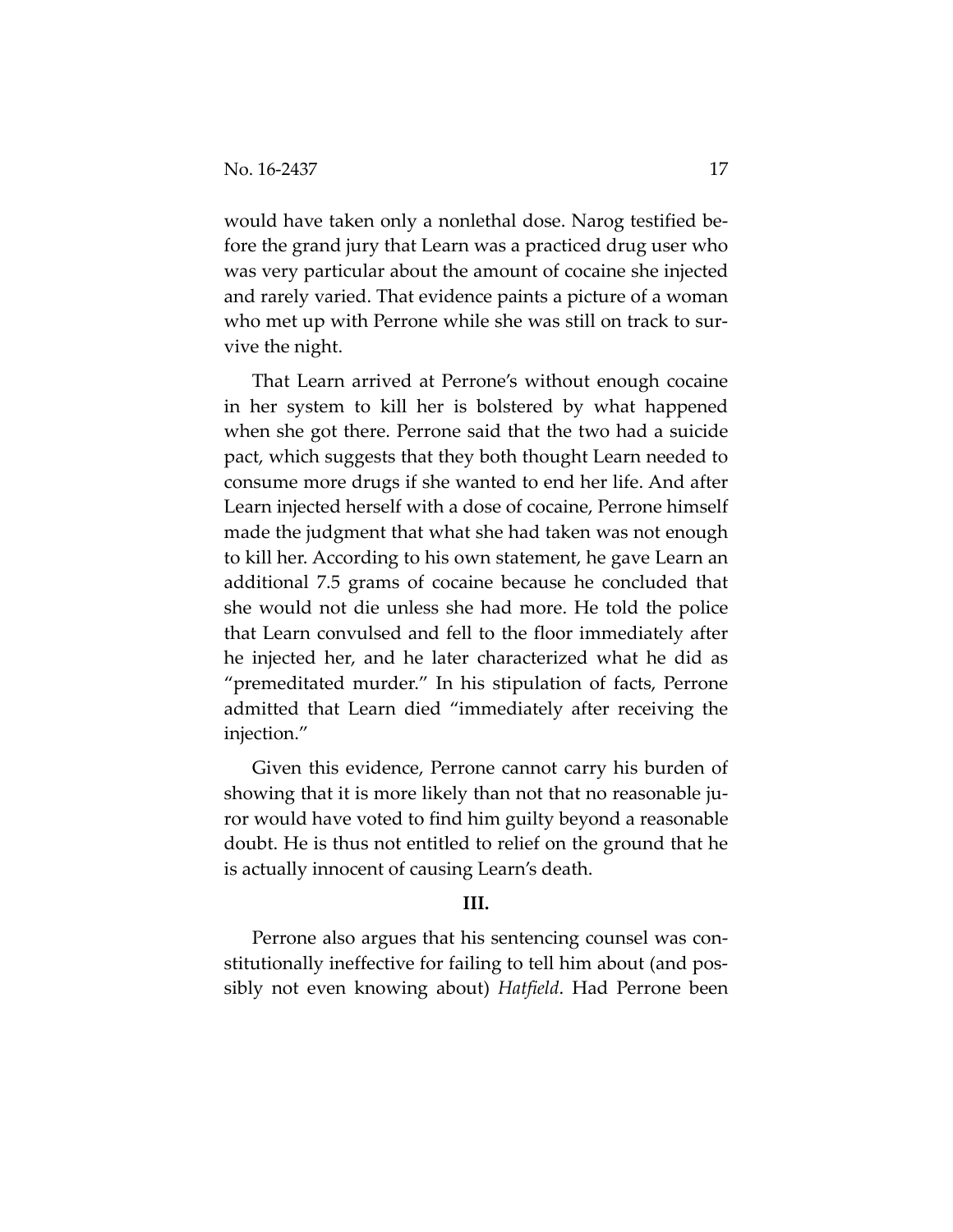aware of *Hatfield*, he says, he might have sought the court's permission to withdraw his plea on the ground that it was not knowing and voluntary. Because he did not know that the "death results" enhancement required the government to show but-for causation, he did not correctly understand what he was pleading to when he stipulated that he "caused" Learn's death.

To prevail on his ineffective assistance claim, Perrone must show both deficient performance and prejudice. *Strickland v. Washington,* 466 U.S. 668, 687 (1984). On the performance prong, he "must overcome the 'strong presumption that counsel's conduct falls within the wide range of reasonable professional assistance.'" *Wyatt v. United States*, 574 F.3d 455, 458 (7th Cir. 2009) (quoting *Strickland*, 466 U.S. at 689). On the prejudice prong, he must show that "but for counsel's errors, there is a reasonable probability that the result would have been different." *United States v. Graf*, 827 F.3d 581, 584 (7th Cir. 2016). In the context of a guilty plea, a petitioner demonstrates prejudice by "show[ing] that there is a reasonable probability that, but for counsel's errors, he would not have pleaded guilty and would have insisted on going to trial." *Hill v. Lockhart*, 474 U.S. 52, 59 (1985). As with the first prong, there is a presumption that the petitioner has not suffered prejudice. *Graf*, 827 F.3d at 584–85*.*

Even assuming that Perrone could show "deficient performance" on the part of his counsel, it is unlikely that he could satisfy the "prejudice" prong. The evidence of causation was strong and his plea agreement gave him the opportunity to obtain a sentence reduction for cooperating with the government. The fact that he wants to withdraw from the agreement now—after he has already received an 80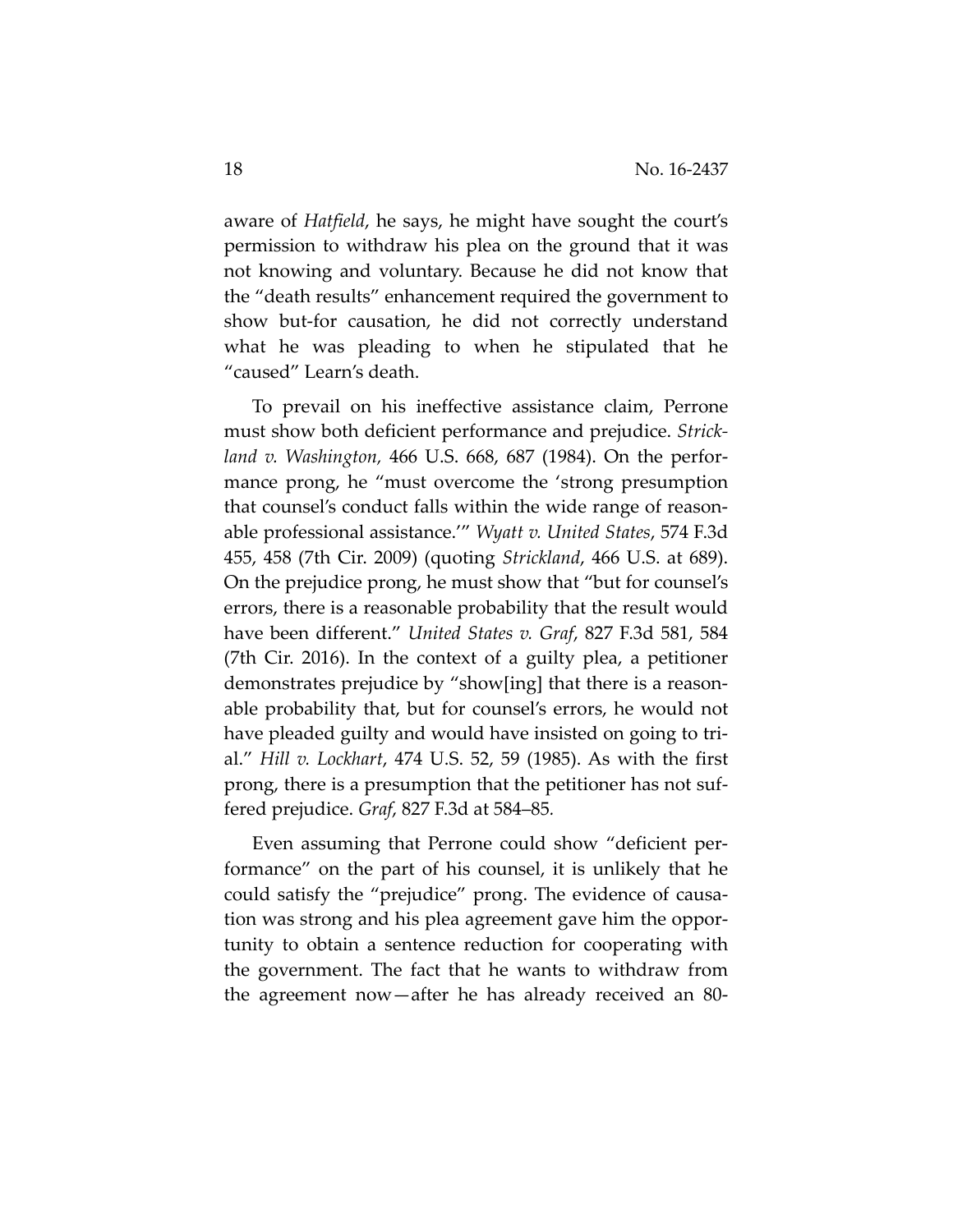month reduction—does not mean that he would have wanted to do so before he received that benefit. The problems of proof he would face at resentencing make it doubtful that he would have put his deal at risk even if he had known about *Hatfield*. They also make it doubtful that the district judge would have permitted him to withdraw his plea. *See United States v. Underwood*, 174 F.3d 850, 852–54 (7th Cir. 1999) (noting that "[n]o defendant has an absolute right to withdraw a guilty plea" and that the utility of plea agreements would be undermined by allowing a defendant to renege based on his "reevaluation of his trial prospects").

At the end of the day, however, any difficulties Perrone has on the merits do not matter because his claim is barred as untimely. Although he was not required to bring his ineffective-assistance claim in his direct appeal, *Massaro v. United States*, 538 U.S. 500, 509 (2003), he was still required to comply with  $\S 2255(f)'s$  statute of limitations. Under  $\S 2255(f)(1)$ , Perrone had to bring his claim within one year of his conviction becoming final, which means that his window closed in 2011.5 He did not file his § 2255 petition until 2014. Other claims in Perrone's 2014 petition may have been timely based on the Supreme Court's 2014 decision in *Burrage*, but § 2255's statute of limitations runs separately for each claim. *Davis v. United States*, 817 F.3d 319, 327–28 (7th Cir. 2016). One claim's timeliness cannot cure another claim's untimeliness.

 <sup>5</sup> Although § 2255(f) offers several different starting points for the one-year statute of limitations depending on the situation, no party contends that any starting point applies other than the day Perrone's conviction became final.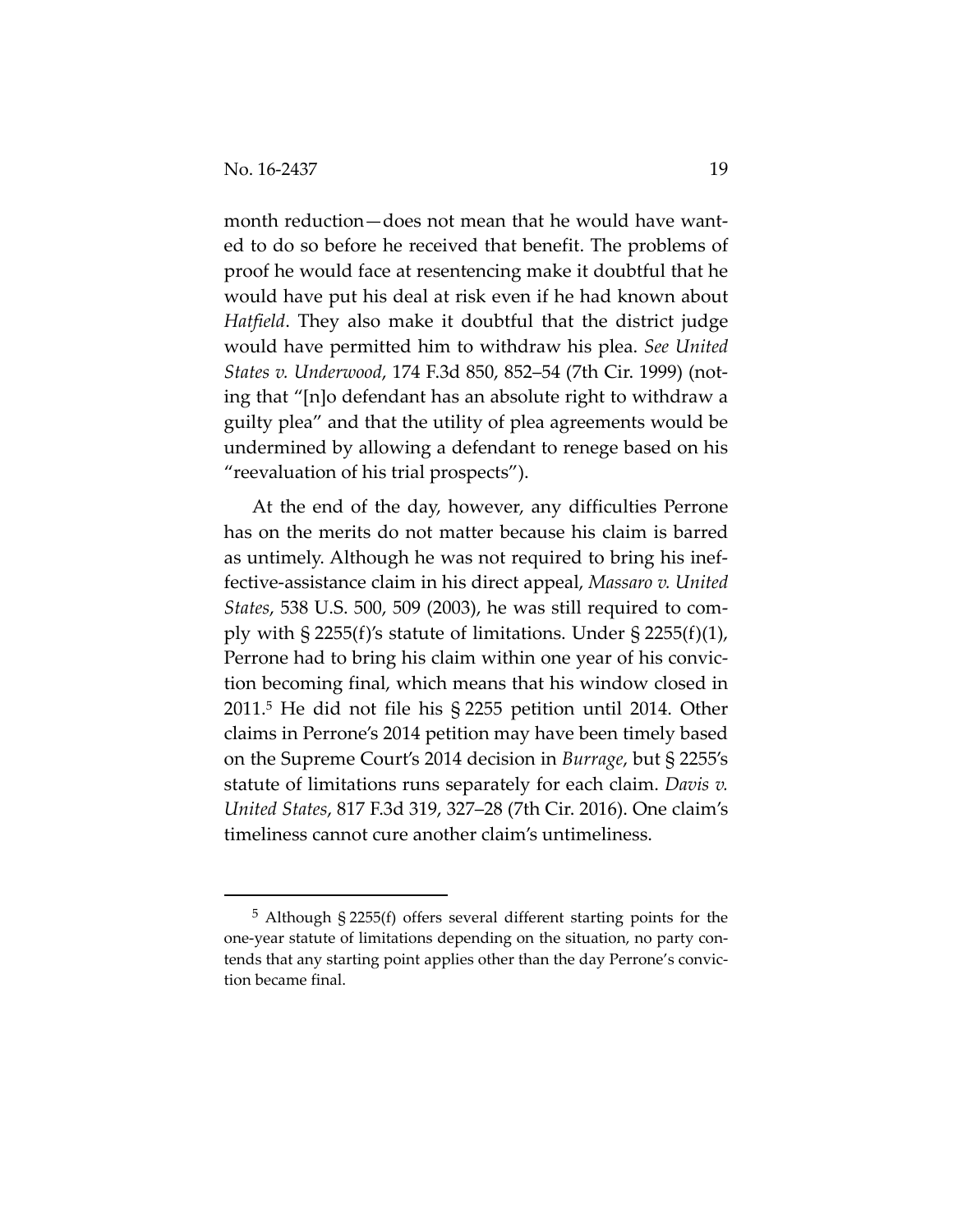Perrone does not dispute that his claim is untimely. Instead, he attempts to escape the bar by contending that the government forfeited its statute-of-limitations defense. Perrone raised his ineffective-assistance claim before the district court for the first time in his reply to the government's response brief. He faults the government for not asserting the limitations defense in response, but the district court's local rules prohibited the government from filing a surreply. True, the district court chose to treat Perrone's reply brief as an amended petition, so it appears with the benefit of hindsight that the government could have filed a new response. But the filing was denominated as a reply brief, not as an amended petition; it did not reproduce the claims that had appeared in Perrone's original petition; and Perrone had repeatedly told the district court that his court-appointed counsel was not authorized to amend his petition. It was therefore reasonable for the government to conclude that it lacked the ability under the local rules to respond to the newly raised claim of ineffective assistance. And even if this were forfeiture, we would find it excused due to the understandable confusion in the district court. *See Wood v. Milyard*, 566 U.S. 463, 471 (2012) (allowing a court of appeals to consider even *sua sponte* "a nonexhaustion argument 'inadvertent[ly]' overlooked by the State in the District Court"). Because Perrone filed his petition after § 2255(f)'s statute of limitations had run, he is barred from raising that claim now.

### **IV.**

The district court also correctly denied Perrone's motion for an evidentiary hearing on his claims. A petitioner under § 2255 is entitled to an evidentiary hearing "[u]nless the motion and the files and records of the case conclusively show